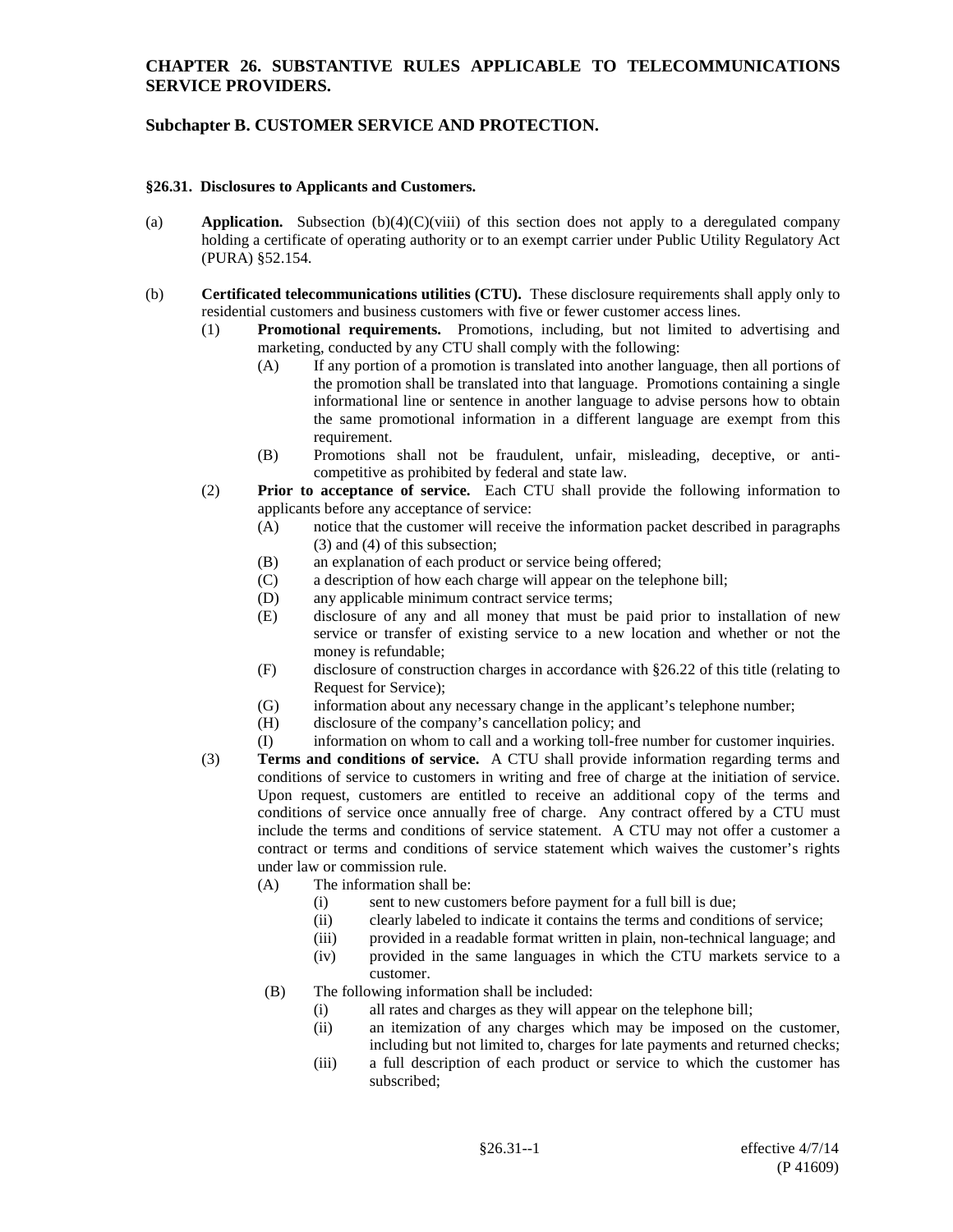## **Subchapter B. CUSTOMER SERVICE AND PROTECTION.**

- (iv) any applicable minimum contract service terms and any fees for early termination;
- (v) any and all money that must be paid prior to installation of new service or transfer of existing service to a new location and whether or not the money is refundable;
- (vi) applicable construction charges in accordance with §26.22 of this title;
- (vii) any necessary change in the applicant's telephone number;
- (viii) the company's cancellation policy;
- (ix) a working toll-free number for customer inquiries; and  $(x)$  the provider's legal or "doing business as" name
- (x) the provider's legal or "doing business as" name used for providing telecommunications services in the state.
- (4) **Customer** r**ights.** A CTU shall provide information regarding customer rights to customers in writing and free of charge at the initiation of service.
	- (A) The information in subparagraph (C) of this paragraph shall be:
		- (i) sent to new customers before payment for a full bill is due;
		- (ii) clearly labeled to indicate it contains the customer rights;
		- (iii) provided in a readable format written in plain, non-technical language; and (iv) provided in the same languages in which the CTU markets service to a
	- customer. (B) The CTU shall also provide:
		- (i) the information in subparagraph (C) of this paragraph to customers at least every other year at no charge; or
		- (ii) a printed statement on the bill or a billing insert identifying the location of the information in subparagraph (C) of this paragraph. The statement shall be provided to customers every six months.
	- (C) The following information shall be included:
		- (i) the CTU's credit requirements and the circumstances under which a deposit or an additional deposit may be required, how a deposit is calculated, the interest paid on deposits, and the time frame and requirement for return of the deposit to the customer and any other terms and conditions related to deposits;
		- (ii) the time allowed to pay outstanding bills and the amount and conditions under which penalties may be applied to delinquent bills;
		- (iii) grounds for suspension and/or disconnection of service;
		- (iv) the steps that must be taken before a CTU may suspend and/or disconnect service;
		- (v) the steps for resolving billing disputes with the CTU and how disputes affect suspension and/or disconnection of service;
		- (vi) information on alternative payment plans offered by the CTU, including, but not limited to, payment arrangements and deferred payment plans, as well as a statement that a customer has the right to request these alternative payment plans;
		- (vii) the steps necessary to have service restored and/or reconnected after involuntary suspension or disconnection;
		- (viii) a customer's right to continue local service as long as full payment for local service is timely made;
		- (ix) information regarding protections against unauthorized billing charges ("cramming") and selection of telecommunications utilities ("slamming") as required by §26.32 of this title (relating to Protection Against Unauthorized Billing Charges ("Cramming")) and §26.130 of this title (relating to Selection of Telecommunications Utilities), respectively;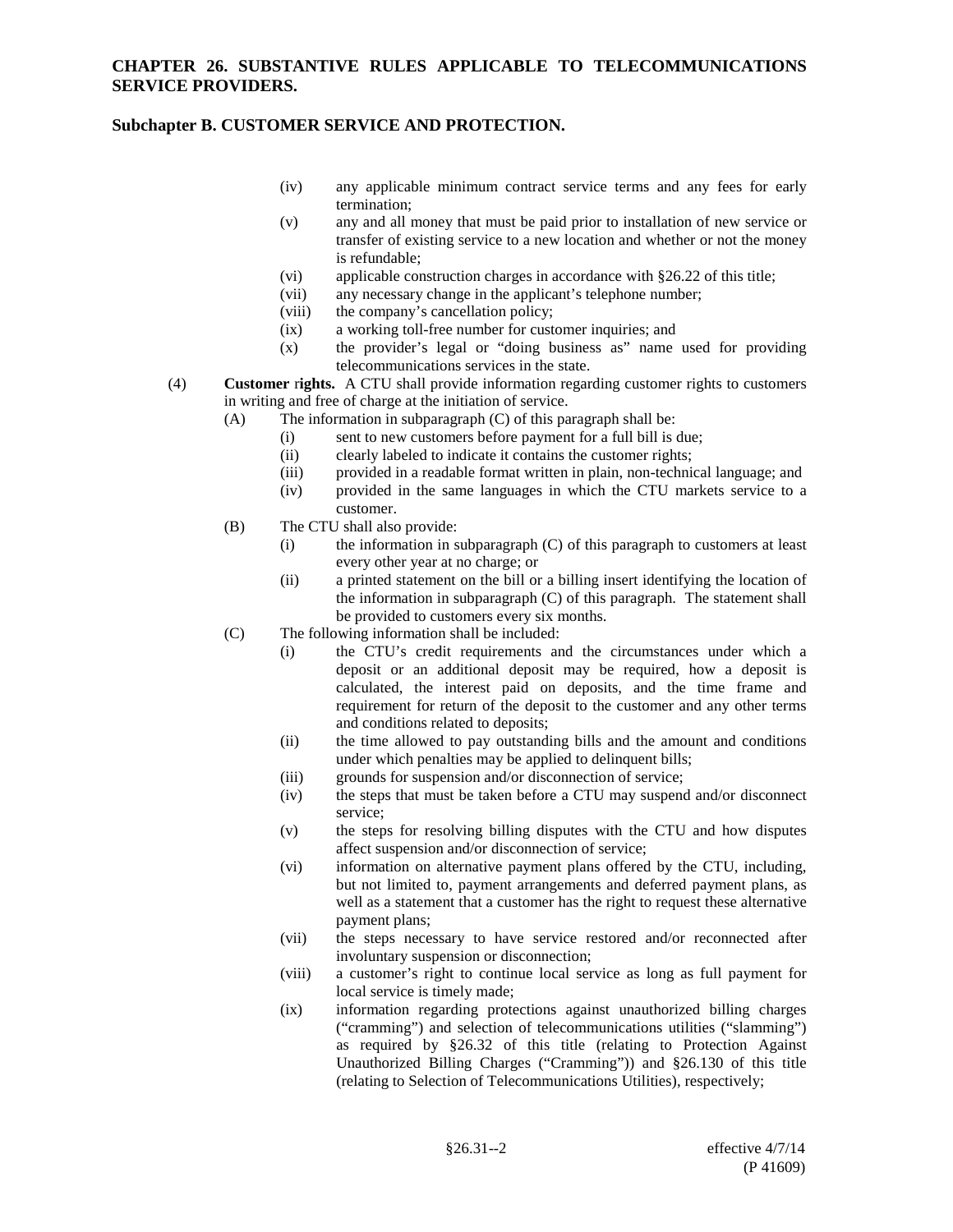### **CHAPTER 26. SUBSTANTIVE RULES APPLICABLE TO TELECOMMUNICATIONS SERVICE PROVIDERS.**

## **Subchapter B. CUSTOMER SERVICE AND PROTECTION.**

- (x) the customer's right to file a complaint with the CTU, the procedures for a supervisory review, and right to file a complaint with the commission regarding any matter concerning the CTU's service. The commission's contact information: Public Utility Commission of Texas, Customer Protection Division, P.O. Box 13326, Austin, Texas 78711-3326, (512) 936-7120 or in Texas (toll-free) 1-888-782-8477, fax (512) 936-7003, email address: customer@puc.texas.gov, Internet address: www.puc.texas.gov, TTY (512) 936-7136, and Relay Texas (toll-free) 1- 800-735-2989, shall accompany this information;
- (xi) the hours, addresses, and telephone numbers of CTU offices where bills may be paid and information may be obtained, or a toll-free number at which the customer may obtain this information;
- (xii) a toll-free telephone number or the equivalent (such as use of WATS or acceptance of collect calls) that customers may call to report service problems or make billing inquiries;
- (xiii) a statement that CTU services are provided without discrimination as to a customer's race, color, sex, nationality, religion, marital status, income level, source of income, or from unreasonable discrimination on the basis of geographic location;
- (xiv) a summary of the company's policy regarding the provision of credit history based upon the credit history of a customer's former spouse;
- (xv) notice of any special services such as readers or notices in Braille, if available, and the telephone number of the text telephone for the deaf or hard of hearing at the commission;
- (xvi) how customers with physical disabilities, and those who care for them, can identify themselves to the CTU so that special action can be taken to appropriately inform these persons of their rights; and
- (xvii) if a CTU is offering Lifeline, how information about customers who qualify for Lifeline may be shared between state agencies and their local phone service provider.
- (5) **Notice of changes.** A CTU shall provide customers written notice between 30 and 60 calendar days in advance of a material change in the terms and conditions of service or customer rights and shall give the customer the option to decline any material change in the terms and conditions of service and cancel service without penalty due to the material change in the terms and conditions of service. This paragraph does not apply to changes that are beneficial to the customer such as a price decrease or mandated regulatory changes.

#### (6) **Right of cancellation.**

- (A) A CTU shall provide all of its residential applicants and customers the right of rescission in accordance with applicable law.
- (B) If a residential applicant or customer will incur an obligation exceeding 31 days, a CTU shall promptly provide the applicant or customer with the terms and conditions of service after the applicant or customer has provided authorization to CTU. The CTU shall offer the applicant or customer a right to cancel the contract without penalty or fee of any kind for a period of six business days after the terms and conditions of service are mailed or sent electronically to the applicant or customer.